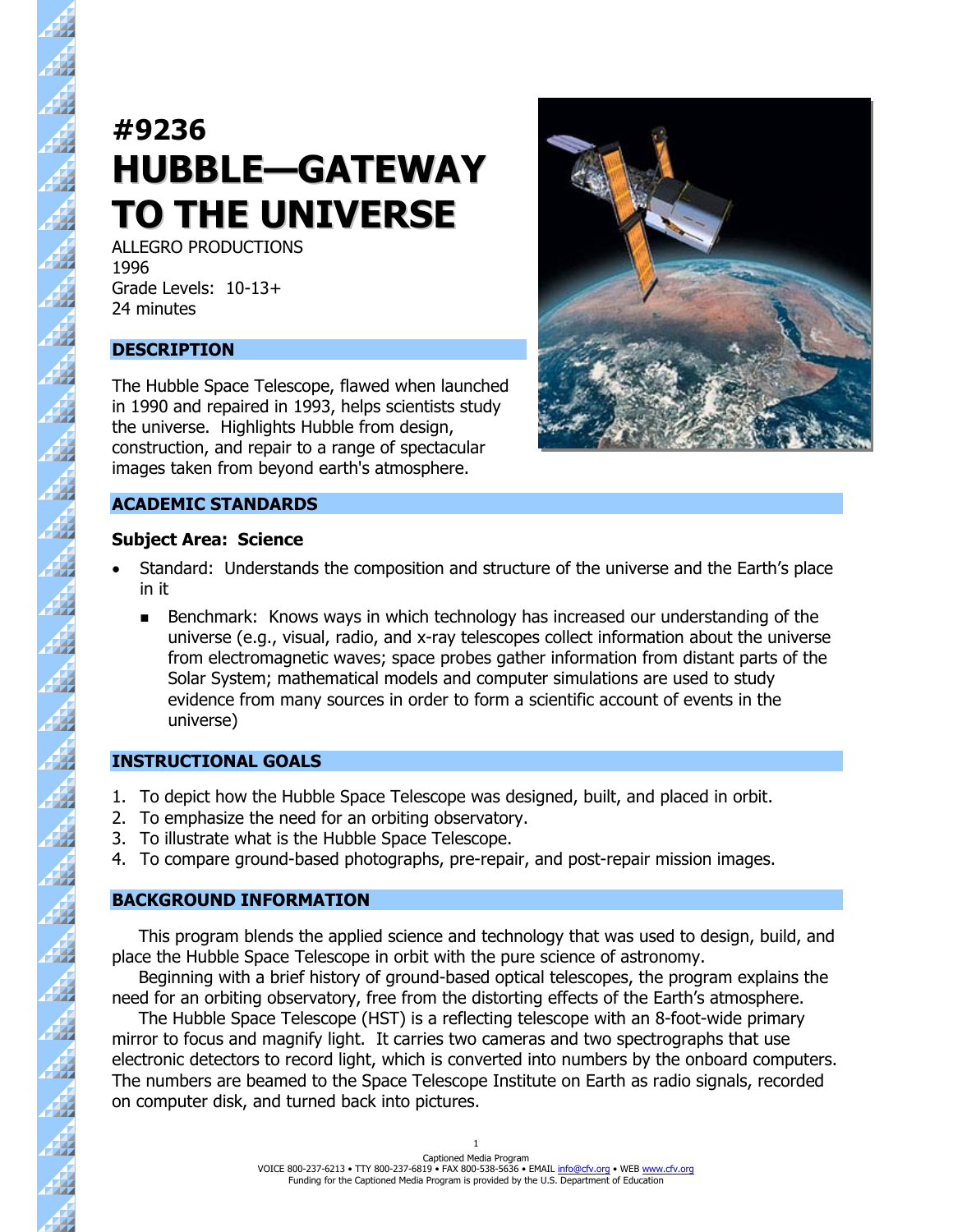The HST was designed for periodic maintenance while in orbit, but after the error in the curvature of its primary mirror was discovered, plans for the first servicing mission were accelerated and broadened.

 Side-by-side comparisons of ground-based photos, pre-repair, and post-repair mission images are shown. Among the Hubble photos are shots of Comet Shoemaker-Levy crashing into Jupiter, huge storms on Saturn, the rotation of Uranus, and Pluto and its moon Charon.

 Although Hubble is considered to be one of the most important instruments for gathering new information about the cosmos, it is not making other types of observatories obsolete. Ground-based optical and radio telescopes, as well as other satellites like the Cosmic Background Explorer (COBE), are all increasing our understanding of the universe.

#### **VOCABULARY**

- 
- 2. blue straggler 12. micron
- 3. charged coupled device 13. photons
- 

83

 $\vec{A}$ 

 $\frac{1}{4}$ 

42  $\overline{\mathbf{A}}$ 

 $\overline{\mathbf{A}}$ 

 $\frac{4}{3}$ 

 $\vec{A}$ 

 $\overline{A}$ 

 $\overline{\mathcal{A}}$ 

44

 $\overline{\mathbf{A}}$ 

- 
- 6. Doppler shift 16. simulator
- 7. Einstein Cross 17. solar panel
- 
- 9. globular cluster 19. supernova
- 10. gravitational lenses
- 1. black hole 11. gyroscope
	-
	-
- 4. Charon 14. quasar
- 5. COSTAR 15. reflecting telescope
	-
	-
- 8. focal plane 18. spectrograph
	-

#### **AFTER SHOWING**

#### **Discussion Items and Questions**

- 1. What advantage does an orbiting telescope have over a ground-based telescope?
- 2. Since Hubble's cameras don't use film, how do they "take" pictures?
- 3. What can astronomers learn about distant objects through spectral analysis of their light?
- 4. Why did the astronauts practice for the servicing mission in an underwater simulator?
- 5. How was the problem with the Hubble Space Telescope's primary mirror corrected?
- 6. To help explain the need for an orbiting space telescope, give the example of how heat rising off a dark object, such as a car hood or pavement on a hot summer day, causes objects beyond to shimmer. The same thing happens on a global scale when astronomers try to look at distant stars through the Earth's atmosphere. The stars appear to winkle, making it impossible to get a clear picture.
- 7. Discuss the differences between *refracting* and *reflecting* telescopes. Identify the locations of the major ground-based optical telescopes. Many are located on mountaintops. What might be the reason? Which are refractors? Which are reflectors?
- 8. The Hubble Space Telescope can "see" only within the visible light part of the electromagnetic radiation spectrum. Talk about the spectrum, and the types of telescopes and observatories used to "see" other radiations. Discuss why astronomers rely on information from all types to get "the big picture" of our universe.